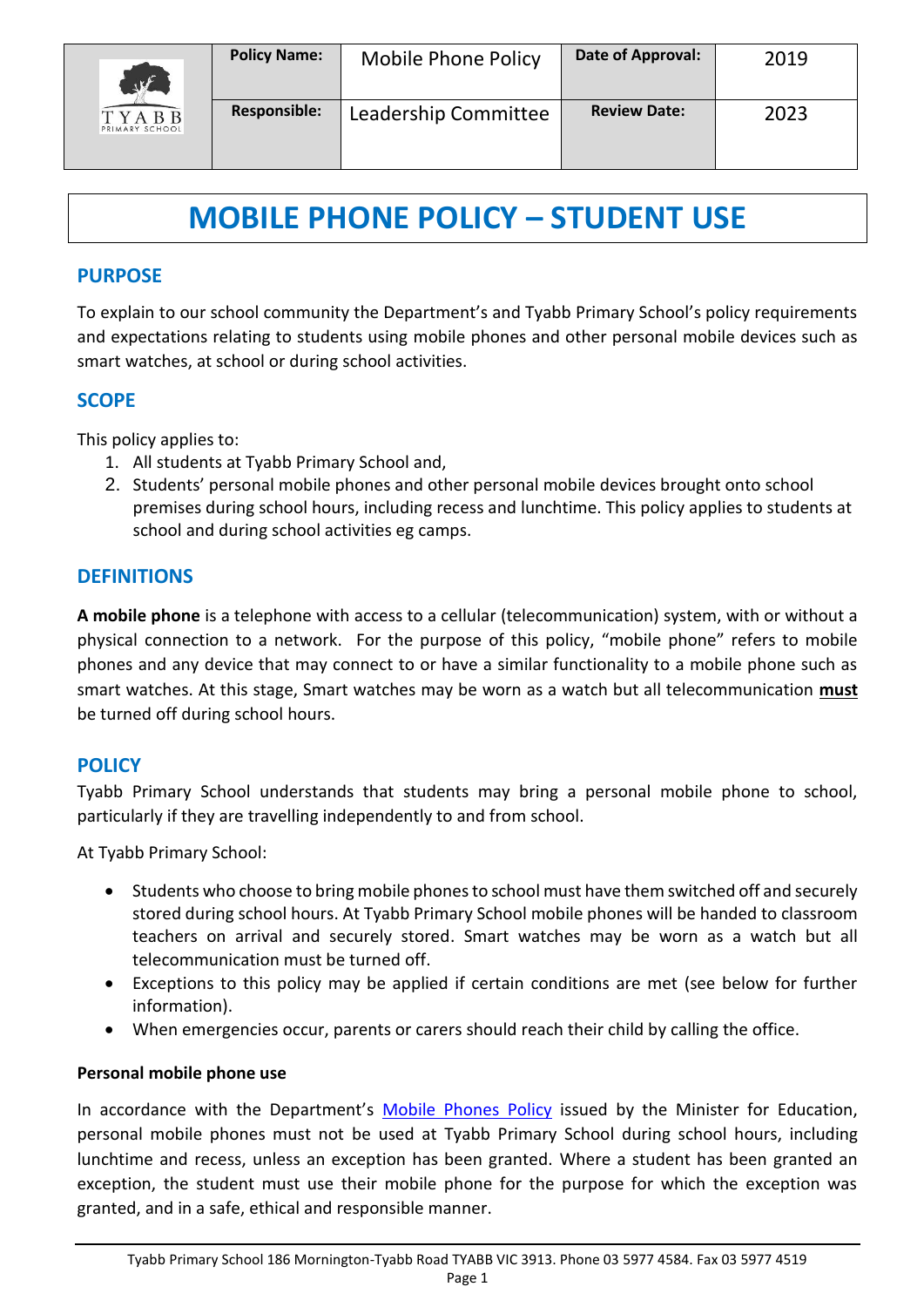#### **Secure storage**

Mobile phones owned by students at Tyabb Primary School are considered valuable items and are brought to school at the owner's (student's or parent/carer's) risk. Students are encouraged not to bring a mobile phone to school unless there is a compelling reason to do so. Please note that Tyabb Primary School does not have accident insurance for accidental property damage or theft. Students and their parents/carers are encouraged to obtain appropriate insurance for valuable items. Refer to the Tyabb Primary School's Personal Property Policy and the Department's [Personal Goods](https://www.education.vic.gov.au/school/principals/spag/governance/pages/personalgoods.aspx) policy. Where students bring a mobile phone to school:

- Once on school grounds students are not permitted to use their phones. This applies to before and after school while in the school grounds. (The use of a mobile phone includes calls, SMS messages, recording audio, photographs or video, listening to music, games and accessing the internet and all other features.)
- If a child needs to use their mobile phone before or after school while they wait for parents, they must ask permission and be supervised by a teacher.
- Mobile phones are to be given to the class teacher on arrival in the morning for safe storage until the end of the day when they will be returned. Mobile phones must be labelled with the student's name or recognisable identification.
- Tyabb Primary School will provide secure storage. Secure storage is storage that cannot be readily accessed by those without permission to do so. In most cases this will be a lockable cupboard, drawer or filing cabinet inside the teacher's office.

#### **Enforcement**

Students who use their personal mobile phones inappropriately at Tyabb Primary School may be issued with consequences consistent with our school's existing student engagement polices e.g. Student Wellbeing and Engagement Policy, Welfare and Discipline Policy or Bullying Prevention policies.

If a student uses a mobile phone contrary to this policy, it will be confiscated and held by the Office until a student's parents/carers come to collect the device. Parents will be contacted to inform them of the phone's confiscation.

At Tyabb Primary School inappropriate use of mobile phones is **any use during school hours**, unless an exception has been granted, and particularly use of a mobile phone:

- in any way that disrupts the learning of others,
- to send inappropriate, harassing or threatening messages or phone calls,
- to engage in inappropriate social media use including cyber bullying,
- to capture video or images of people, including students, teachers and members of the school community without their permission,
- to capture video or images in the school toilets, changing rooms, swimming pools and gyms,
- during exams and assessments.